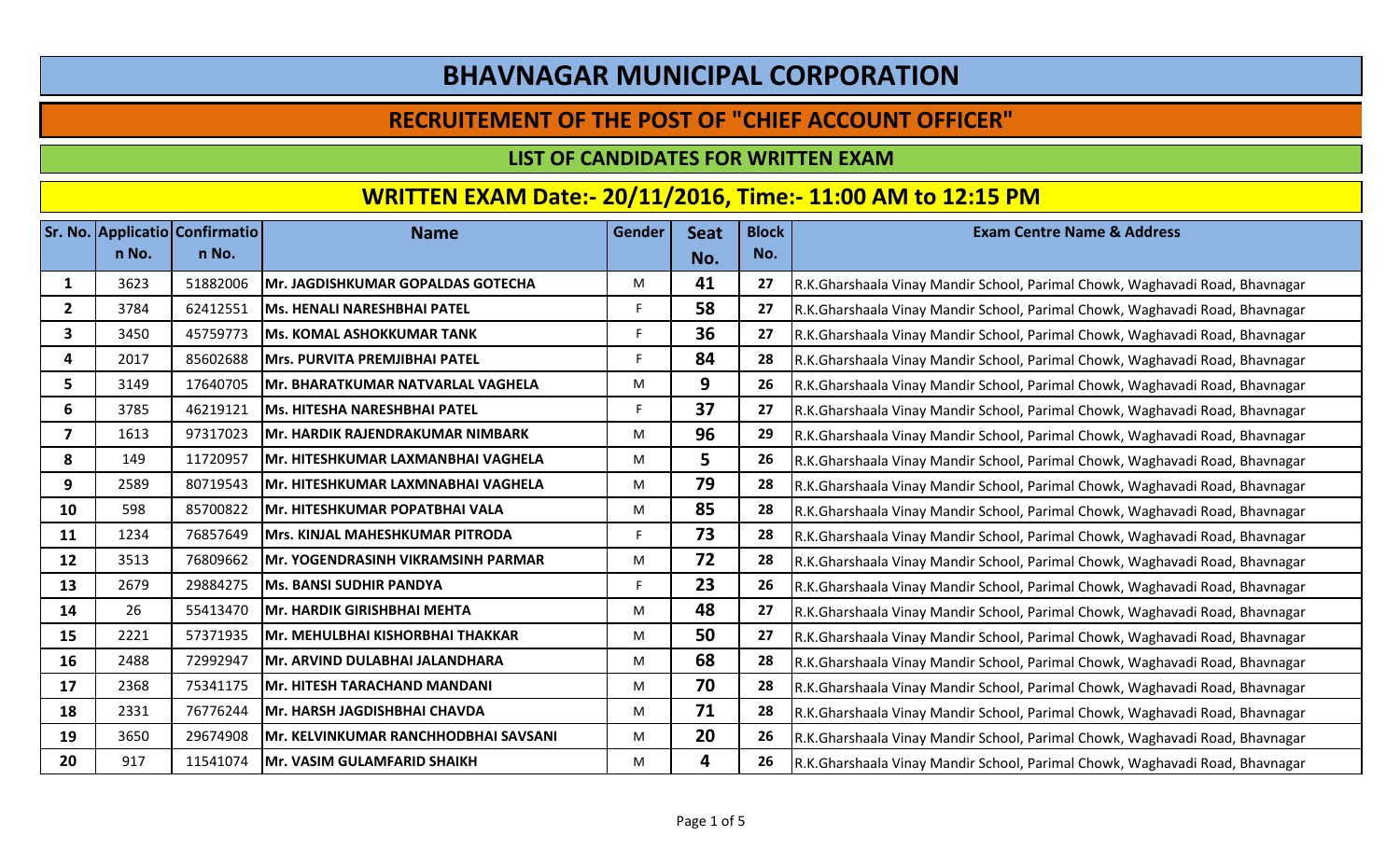### **RECRUITEMENT OF THE POST OF "CHIEF ACCOUNT OFFICER"**

#### **LIST OF CANDIDATES FOR WRITTEN EXAM**

|    | n No. | <b>Sr. No. Applicatio Confirmatio</b><br>n No. | <b>Name</b>                             | Gender | <b>Seat</b> | <b>Block</b> | <b>Exam Centre Name &amp; Address</b>                                        |
|----|-------|------------------------------------------------|-----------------------------------------|--------|-------------|--------------|------------------------------------------------------------------------------|
|    |       |                                                |                                         |        | No.         | No.          |                                                                              |
| 21 | 601   | 52356285                                       | Mr. DIVYARAJSINH DILIPSINH ZALA         | М      | 42          | 27           | R.K.Gharshaala Vinay Mandir School, Parimal Chowk, Waghavadi Road, Bhavnagar |
| 22 | 2413  | 14889729                                       | Mr. DILIP GOPALDAS CHANDAN              | M      | 7           | 26           | R.K.Gharshaala Vinay Mandir School, Parimal Chowk, Waghavadi Road, Bhavnagar |
| 23 | 1484  | 71524328                                       | Mr. ASHISHKUMAR DEEPANKUMAR JOSHI       | M      | 64          | 28           | R.K.Gharshaala Vinay Mandir School, Parimal Chowk, Waghavadi Road, Bhavnagar |
| 24 | 1878  | 27437255                                       | <b>Mrs. SHWETA PINAKKUMAR BUDDHADEV</b> | F      | 18          | 26           | R.K.Gharshaala Vinay Mandir School, Parimal Chowk, Waghavadi Road, Bhavnagar |
| 25 | 1442  | 60368603                                       | Mr. ALPESH CHANDUBHAI LODHIYA           | M      | 55          | 27           | R.K.Gharshaala Vinay Mandir School, Parimal Chowk, Waghavadi Road, Bhavnagar |
| 26 | 566   | 15650849                                       | <b>Mr. RONAK GHANSHYAM SAH</b>          | F      | 8           | 26           | R.K.Gharshaala Vinay Mandir School, Parimal Chowk, Waghavadi Road, Bhavnagar |
| 27 | 2007  | 19698900                                       | <b>Ms. ROSHANI DIPAKKUMAR SHAH</b>      | F      | 13          | 26           | R.K.Gharshaala Vinay Mandir School, Parimal Chowk, Waghavadi Road, Bhavnagar |
| 28 | 3400  | 53341801                                       | Mr. MUBINBHAI MAHEBUBBHAI VAHORA        | M      | 45          | 27           | R.K.Gharshaala Vinay Mandir School, Parimal Chowk, Waghavadi Road, Bhavnagar |
| 29 | 737   | 21251360                                       | Mr. AMITKUMAR RAJESHBHAI JAIN           | M      | 15          | 26           | R.K.Gharshaala Vinay Mandir School, Parimal Chowk, Waghavadi Road, Bhavnagar |
| 30 | 3373  | 68031929                                       | <b>Mrs. CHANDNI CHINTAN KAPASI</b>      | F      | 62          | 28           | R.K.Gharshaala Vinay Mandir School, Parimal Chowk, Waghavadi Road, Bhavnagar |
| 31 | 30    | 81412022                                       | <b>Ms. VAISHALI KANUBHAI RANA</b>       | F      | 81          | 28           | R.K.Gharshaala Vinay Mandir School, Parimal Chowk, Waghavadi Road, Bhavnagar |
| 32 | 2977  | 61500164                                       | <b>Mr. RAHUL PRAVIN WAGH</b>            | M      | 57          | 27           | R.K.Gharshaala Vinay Mandir School, Parimal Chowk, Waghavadi Road, Bhavnagar |
| 33 | 1680  | 94657646                                       | Mr. NIRAV MAHENDRABHAI JAVIA            | M      | 93          | 29           | R.K.Gharshaala Vinay Mandir School, Parimal Chowk, Waghavadi Road, Bhavnagar |
| 34 | 3852  | 79849229                                       | Mr. HITENDRA UMEDSANGBHAI PARMAR        | M      | 77          | 28           | R.K.Gharshaala Vinay Mandir School, Parimal Chowk, Waghavadi Road, Bhavnagar |
|    |       |                                                |                                         |        |             |              |                                                                              |
| 35 | 1782  | 53284668                                       | Mr. VIRBHADRASINH KRUSHNAKUMARSINH ZALA | M      | 44          | 27           | R.K.Gharshaala Vinay Mandir School, Parimal Chowk, Waghavadi Road, Bhavnagar |
| 36 | 1145  | 33819192                                       | <b>Mr. RITESH RAMESHCHANDRA MAHETA</b>  | M      | 28          | 26           | R.K.Gharshaala Vinay Mandir School, Parimal Chowk, Waghavadi Road, Bhavnagar |
| 37 | 1605  | 94353540                                       | Mr. ANAND GIRISHBHAI PAREKH             | M      | 92          | 29           | R.K.Gharshaala Vinay Mandir School, Parimal Chowk, Waghavadi Road, Bhavnagar |
| 38 | 2194  | 71229296                                       | <b>Mr. MALKESH PUNAMCHAND SHAH</b>      | M      | 63          | 28           | R.K.Gharshaala Vinay Mandir School, Parimal Chowk, Waghavadi Road, Bhavnagar |
| 39 | 97    | 18246723                                       | Mr. PRATIK SURESHBHAI UNADKAT           | M      | 11          | 26           | R.K.Gharshaala Vinay Mandir School, Parimal Chowk, Waghavadi Road, Bhavnagar |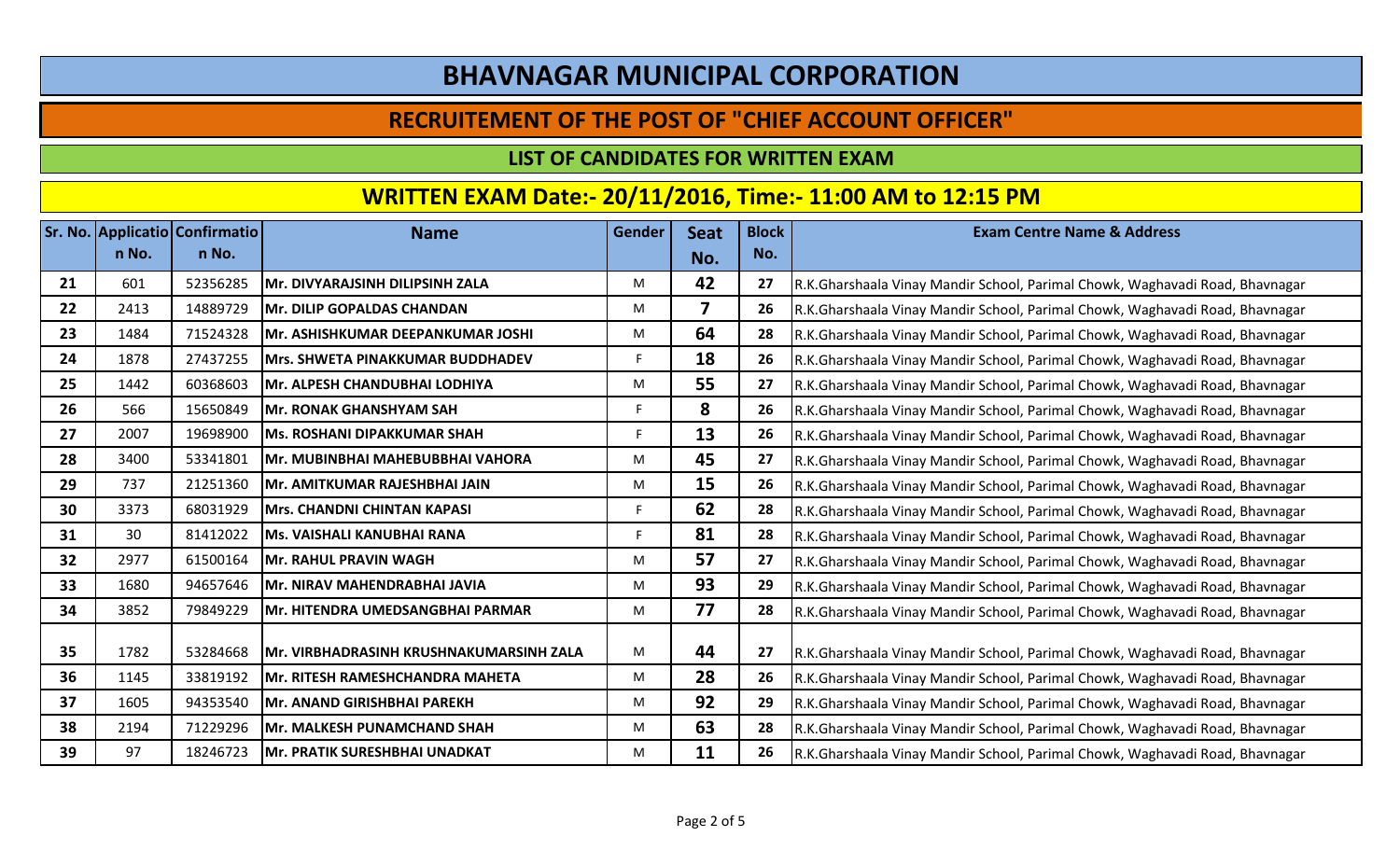### **RECRUITEMENT OF THE POST OF "CHIEF ACCOUNT OFFICER"**

#### **LIST OF CANDIDATES FOR WRITTEN EXAM**

|    |       | Sr. No. Applicatio Confirmatio | <b>Name</b>                        | <b>Gender</b> | <b>Seat</b> | <b>Block</b> | <b>Exam Centre Name &amp; Address</b>                                        |
|----|-------|--------------------------------|------------------------------------|---------------|-------------|--------------|------------------------------------------------------------------------------|
|    | n No. | n No.                          |                                    |               | No.         | No.          |                                                                              |
| 40 | 545   | 96601613                       | Mr. GHANSHYAM TULSIBHAI KESUR      | M             | 95          | 29           | R.K.Gharshaala Vinay Mandir School, Parimal Chowk, Waghavadi Road, Bhavnagar |
| 41 | 2161  | 79106193                       | Mr. YAGNESH NARESHKUMAR SADADIWALA | M             | 75          | 28           | R.K.Gharshaala Vinay Mandir School, Parimal Chowk, Waghavadi Road, Bhavnagar |
| 42 | 816   | 89650464                       | Mr. NILESH MAHESHBHAI PARIKH       | M             | 89          | 28           | R.K.Gharshaala Vinay Mandir School, Parimal Chowk, Waghavadi Road, Bhavnagar |
| 43 | 1709  | 76923802                       | Mr. DHAVALKUMAR NAVNITLAL PATEL    | M             | 74          | 28           | R.K.Gharshaala Vinay Mandir School, Parimal Chowk, Waghavadi Road, Bhavnagar |
| 44 | 2149  | 95440103                       | Mr. SALIMBHAI IDRISBHAI VORA       | M             | 94          | 29           | R.K.Gharshaala Vinay Mandir School, Parimal Chowk, Waghavadi Road, Bhavnagar |
| 45 | 131   | 58335147                       | Mr. JUNEDBHAI ANVARBHAI SHAIKH     | M             | 53          | 27           | R.K.Gharshaala Vinay Mandir School, Parimal Chowk, Waghavadi Road, Bhavnagar |
| 46 | 3088  | 23741443                       | Mr. CHIRAGBHIA CHANDUBHAI KANOJIYA | M             | 16          | 26           | R.K.Gharshaala Vinay Mandir School, Parimal Chowk, Waghavadi Road, Bhavnagar |
| 47 | 288   | 33328330                       | Mr. KETANKUMAR JANAKBHAI PAL       | M             | 26          | 26           | R.K.Gharshaala Vinay Mandir School, Parimal Chowk, Waghavadi Road, Bhavnagar |
| 48 | 1715  | 60870852                       | Mr. CHIRAG KISHORBHAI JETHAVA      | M             | 56          | 27           | R.K.Gharshaala Vinay Mandir School, Parimal Chowk, Waghavadi Road, Bhavnagar |
| 49 | 2675  | 79724602                       | Mr. MAHESHKUMAR CHHAGANBHAI SISARA | M             | 76          | 28           | R.K.Gharshaala Vinay Mandir School, Parimal Chowk, Waghavadi Road, Bhavnagar |
| 50 | 1906  | 37389843                       | Mr. SAGARKUMAR VASANTLAL SHAH      | M             | 33          | 27           | R.K.Gharshaala Vinay Mandir School, Parimal Chowk, Waghavadi Road, Bhavnagar |
| 51 | 388   | 91813105                       | Mr. MUKESH GHANSHYAMBHAI PARMAR    | M             | 90          | 28           | R.K.Gharshaala Vinay Mandir School, Parimal Chowk, Waghavadi Road, Bhavnagar |
| 52 | 455   | 59010337                       | Mr. SURESH RATILAL BHATIYA         | M             | 54          | 27           | R.K.Gharshaala Vinay Mandir School, Parimal Chowk, Waghavadi Road, Bhavnagar |
| 53 | 1999  | 58142554                       | Mr. HITESH DAYABHAI SONGRA         | M             | 52          | 27           | R.K.Gharshaala Vinay Mandir School, Parimal Chowk, Waghavadi Road, Bhavnagar |
| 54 | 2191  | 29687299                       | Mr. VISHAL RAMJIBHAI MAKWANA       | M             | 21          | 26           | R.K.Gharshaala Vinay Mandir School, Parimal Chowk, Waghavadi Road, Bhavnagar |
| 55 | 386   | 86152030                       | <b>Ms. KHUSHBU SANATKUMAR DAVE</b> |               | 86          | 28           | R.K.Gharshaala Vinay Mandir School, Parimal Chowk, Waghavadi Road, Bhavnagar |
| 56 | 1721  | 37147107                       | Mr. DHARMIK ASHOKBHAI JOBANPUTRA   | M             | 32          | 27           | R.K.Gharshaala Vinay Mandir School, Parimal Chowk, Waghavadi Road, Bhavnagar |
| 57 | 3211  | 10183518                       | Mr. ANKITSINH UMEDSINH KUSHWAHA    | M             |             | 26           | R.K.Gharshaala Vinay Mandir School, Parimal Chowk, Waghavadi Road, Bhavnagar |
| 58 | 2423  | 43348348                       | Mr. PANKAJKUMAR VANMALIBHAI PATEL  | M             | 35          | 27           | R.K.Gharshaala Vinay Mandir School, Parimal Chowk, Waghavadi Road, Bhavnagar |
| 59 | 46    | 53034127                       | Mr. YAGNESHGIRI NAVINGIRI GOSWAMI  | M             | 43          | 27           | R.K.Gharshaala Vinay Mandir School, Parimal Chowk, Waghavadi Road, Bhavnagar |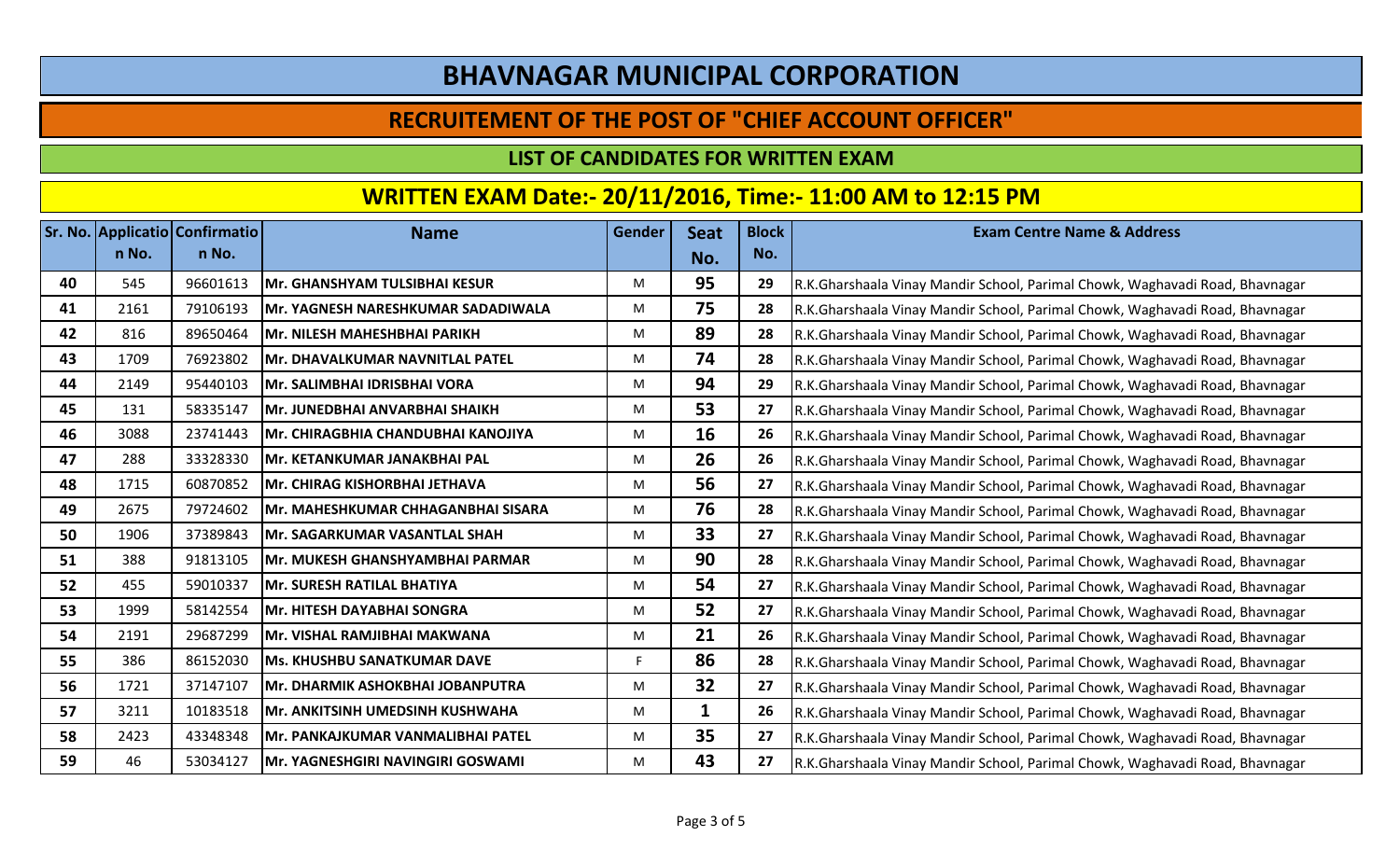### **RECRUITEMENT OF THE POST OF "CHIEF ACCOUNT OFFICER"**

#### **LIST OF CANDIDATES FOR WRITTEN EXAM**

|    |       | Sr. No. Applicatio Confirmatio | <b>Name</b>                            | <b>Gender</b> | <b>Seat</b>    | <b>Block</b> | <b>Exam Centre Name &amp; Address</b>                                        |
|----|-------|--------------------------------|----------------------------------------|---------------|----------------|--------------|------------------------------------------------------------------------------|
|    | n No. | n No.                          |                                        |               | No.            | No.          |                                                                              |
| 60 | 950   | 73292593                       | <b>Ms. VAIBHAVEE VINODRAY NIRMAL</b>   |               | 69             | 28           | R.K.Gharshaala Vinay Mandir School, Parimal Chowk, Waghavadi Road, Bhavnagar |
| 61 | 1767  | 30645910                       | <b>Mr. AJIT BORICHA</b>                | M             | 24             | 26           | R.K.Gharshaala Vinay Mandir School, Parimal Chowk, Waghavadi Road, Bhavnagar |
| 62 | 3610  | 26112453                       | Mr. SAURABH HIMMATLAL SOLANKI          | M             | 17             | 26           | R.K.Gharshaala Vinay Mandir School, Parimal Chowk, Waghavadi Road, Bhavnagar |
| 63 | 2395  | 19404380                       | Mr. BHAVIK BHARATKUMAR PAREKH          | M             | 12             | 26           | R.K.Gharshaala Vinay Mandir School, Parimal Chowk, Waghavadi Road, Bhavnagar |
| 64 | 457   | 27594975                       | Mr. KALPESHKUMAR VISHNUKUMAR MEVADA    | M             | 19             | 26           | R.K.Gharshaala Vinay Mandir School, Parimal Chowk, Waghavadi Road, Bhavnagar |
| 65 | 2726  | 29811724                       | Mr. PRANJAL ANILBHAI VAHIA             | M             | 22             | 26           | R.K.Gharshaala Vinay Mandir School, Parimal Chowk, Waghavadi Road, Bhavnagar |
| 66 | 3364  | 20587377                       | Mr. AMIT GANGARAM KOSHTI               | M             | 14             | 26           | R.K.Gharshaala Vinay Mandir School, Parimal Chowk, Waghavadi Road, Bhavnagar |
| 67 | 3925  | 88473070                       | Mr. HITESHKUMAR VISSUMAL MANVANI       | M             | 88             | 28           | R.K.Gharshaala Vinay Mandir School, Parimal Chowk, Waghavadi Road, Bhavnagar |
| 68 | 366   | 57338769                       | Mr. KRUNALKUMAR ISHVARBHAI PRAJAPATI   | M             | 49             | 27           | R.K.Gharshaala Vinay Mandir School, Parimal Chowk, Waghavadi Road, Bhavnagar |
| 69 | 1353  | 93674054                       | <b>Ms. ANKITA SURENDRASINH VAGHELA</b> |               | 91             | 29           | R.K.Gharshaala Vinay Mandir School, Parimal Chowk, Waghavadi Road, Bhavnagar |
| 70 | 1358  | 49009547                       | Mrs. JAGRUTI SANDEEPSINH ZALA          |               | 38             | 27           | R.K.Gharshaala Vinay Mandir School, Parimal Chowk, Waghavadi Road, Bhavnagar |
| 71 | 2774  | 14556531                       | Mr. MITESH PRITHVIRAJ VARMA            | M             | 6              | 26           | R.K.Gharshaala Vinay Mandir School, Parimal Chowk, Waghavadi Road, Bhavnagar |
| 72 | 3678  | 54828204                       | Mr. GAURAV PARSOTAMBHAI PARMAR         | M             | 47             | 27           | R.K.Gharshaala Vinay Mandir School, Parimal Chowk, Waghavadi Road, Bhavnagar |
| 73 | 817   | 72290781                       | Mr. MAULIK DINESHBHAI DOSHI            | M             | 67             | 28           | R.K.Gharshaala Vinay Mandir School, Parimal Chowk, Waghavadi Road, Bhavnagar |
| 74 | 2885  | 30878779                       | Mr. JAYESH LAXMINARAYAN CHAUHAN        | M             | 25             | 26           | R.K.Gharshaala Vinay Mandir School, Parimal Chowk, Waghavadi Road, Bhavnagar |
| 75 | 376   | 84216888                       | Mr. CHIRAGBHAI NANJIBHAI VASANI        | M             | 82             | 28           | R.K.Gharshaala Vinay Mandir School, Parimal Chowk, Waghavadi Road, Bhavnagar |
| 76 | 867   | 10836982                       | Mr. KETAN KESHUBHAI SINIROJA           | M             | $\overline{2}$ | 26           | R.K.Gharshaala Vinay Mandir School, Parimal Chowk, Waghavadi Road, Bhavnagar |
| 77 | 407   | 36028756                       | Mr. PANKIL CHANDRKANTBHAI SHAH         | M             | 30             | 26           | R.K.Gharshaala Vinay Mandir School, Parimal Chowk, Waghavadi Road, Bhavnagar |
| 78 | 2765  | 85243300                       | Mr. VINAYAK BHALCHANDRA VYAS           | M             | 83             | 28           | R.K.Gharshaala Vinay Mandir School, Parimal Chowk, Waghavadi Road, Bhavnagar |
| 79 | 773   | 81257903                       | Mr. HIRENKUMAR MAHENDRABHAI VIRADA     | M             | 80             | 28           | R.K.Gharshaala Vinay Mandir School, Parimal Chowk, Waghavadi Road, Bhavnagar |